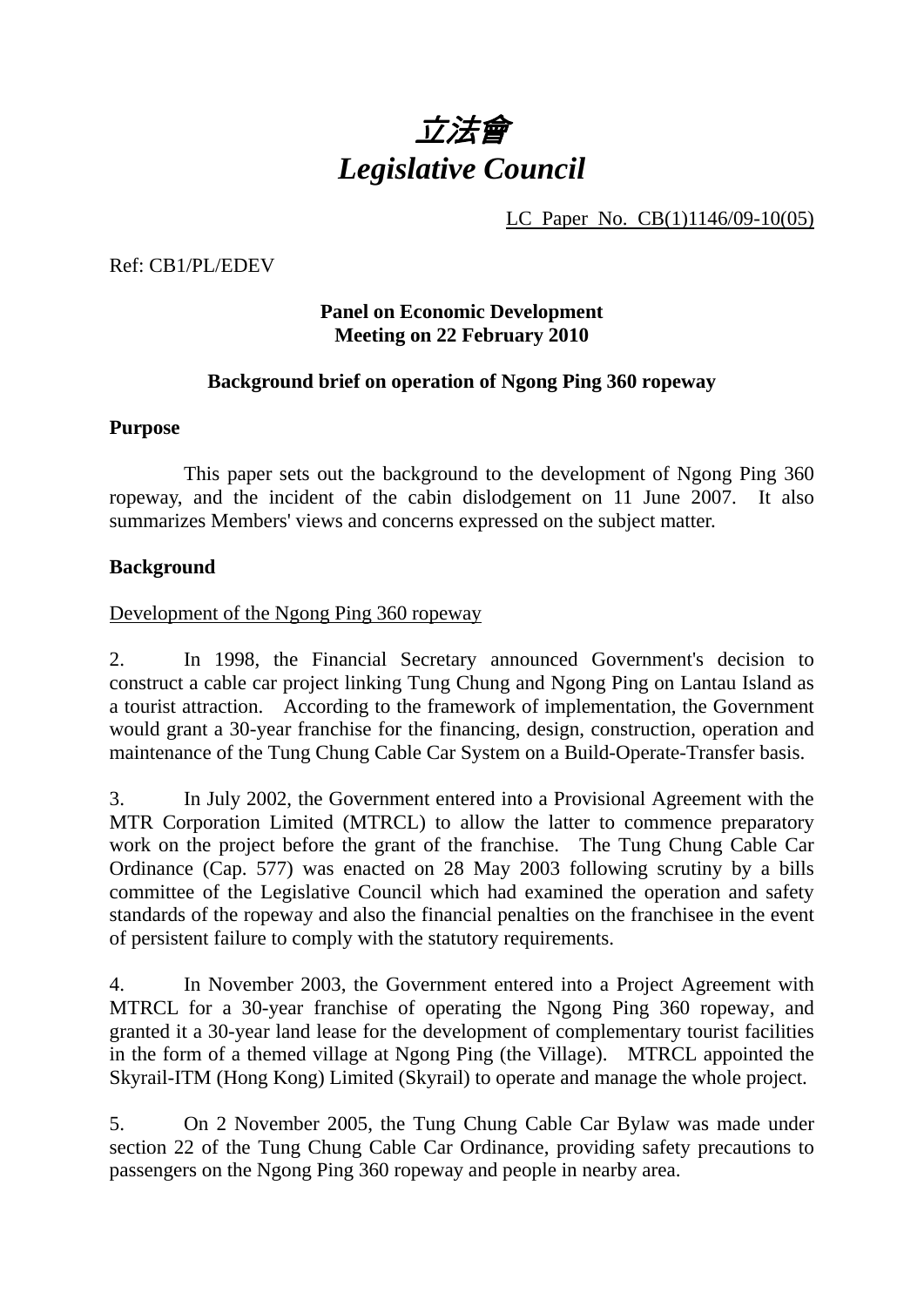### Opening of the ropeway

6. Skyrail conducted trial runs on the ropeway and invited guests from 8 June 2006 to take a ride before opening the facility to the public on 24 June 2006. During the trial run on 17 June 2006, a service interruption incident occurred leading to some passengers being stranded in the cable cars. Skyrail and the cable car manufacturer, Leitner GmbH, subsequently made adjustments to the system and conducted reliability tests. A new series of trial run resumed from 30 August 2006 onwards involving more than 8 000 people. Following the successful conclusion of the trial run, the Ngong Ping 360 ropeway was officially opened to the public on 18 September 2006.

7. Since its official launching, the Ngong Ping 360 ropeway has experienced a series of stoppages and delay in services due to strong wind and signal problems. these occasions, visitors expressed grave dissatisfaction about Skyrail's failure to notify the public on the possibility of suspension or delay in services in a timely manner. The Skyrail was urged to disseminate service interruption information at major MTR stations and through the media.

### Cabin dislodgement incident in 2007

8. In accordance with the Aerial Ropeways (Safety) Ordinance (Cap. 211), Skyrail commenced an annual ropeway survey on 7 June 2007, which was expected to last for about one week, after the operating hours of the ropeway service to test different system components. On 11 June 2007 at around 8:00 pm, in the course of conducting a brake test, a cabin dislodged from the ropeway and fell through about 50 metres before collapsing on the ground next to Tower 2B. The Electrical and Mechanical Services Department (EMSD), which is responsible for monitoring the safety of the cable car systems, immediately ordered the MTRCL to close the ropeway. Meanwhile, the Government appointed an Expert Panel<sup>1</sup> to conduct detailed investigation into the incident; review the design, operation, maintenance and management of the ropeway; and recommend prerequisite requirements for re-opening of the ropeway for use by the public.

9. The Expert Panel was of the opinion that the incident was caused by improper operation of the service brakes, and the brake test conducted (which was to simulate the failure of modulation of both groups of service brakes<sup>2</sup>) during annual examination

 $\frac{1}{1}$  The Expert Panel was chaired by Prof. Dr. Gàbor Oplatka, past President and Honourary Member of the International Organisation for the Study of the Endurance of Wire Ropes of the International Organisation for Transportation by Cables, with Prof. Dr. Josef Nejez, Chairman of the Austrian Standards Committee on Ropeways, as Deputy.

<sup>2</sup> The brake test conducted was to simulate the failure of modulation of both groups of service brakes, the possibility of which is extremely remote during normal operation of the ropeway. According to the ropeway manufacturer, there has not been any occurrence of simultaneous failure of both groups of service brakes in over 130 similar ropeway systems, either mono-cable or bi-cable systems having the same service brake configuration, installed between 2003 and 2006 by them.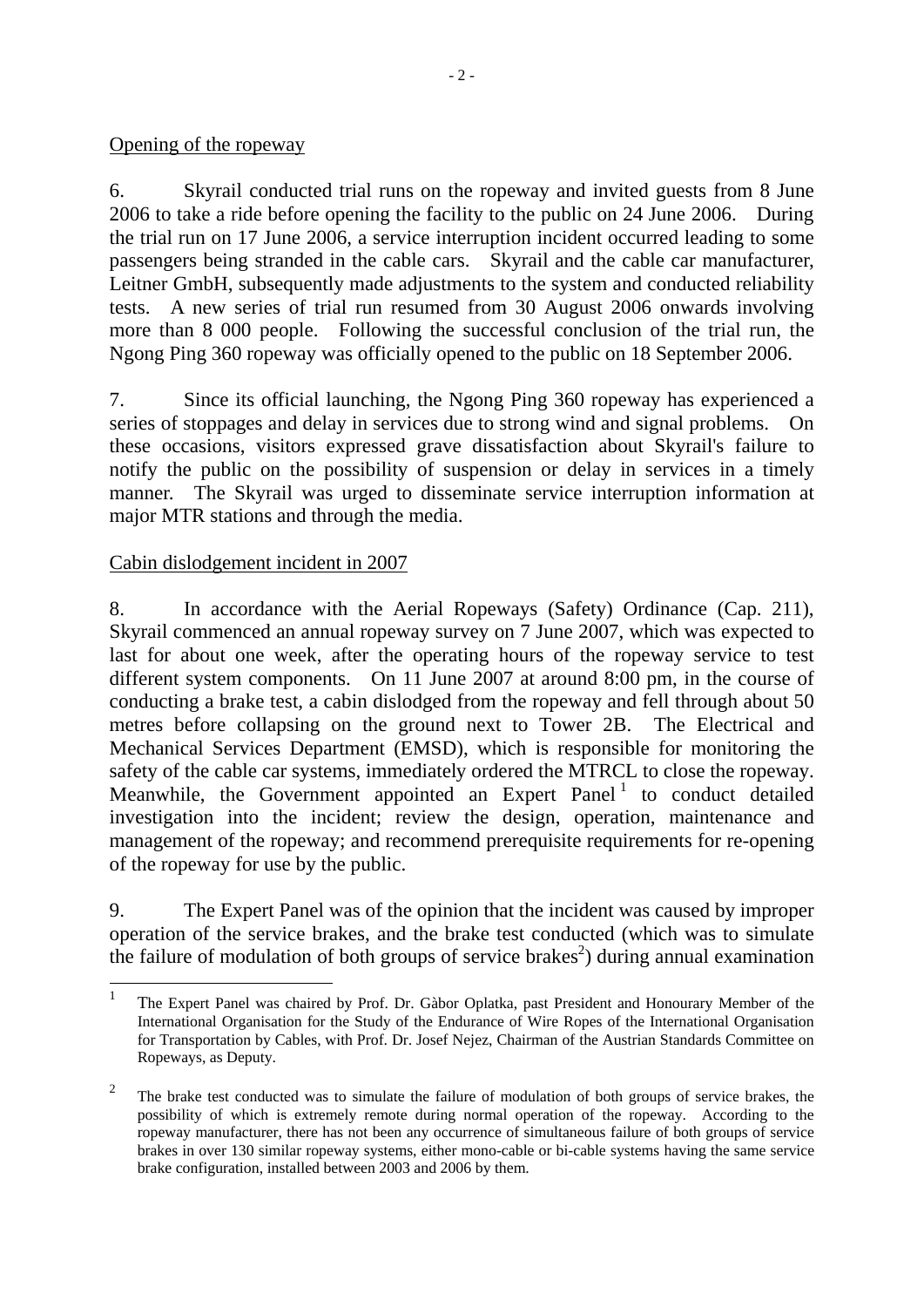on 11 June 2007 was not necessary and should not be allowed in any circumstances. According to the Expert Panel, the design of the Ngong Ping 360 ropeway was in line with the prevailing international standards and practices. The Expert Panel proposed the following remedial measures to prevent recurrence of similar incident:

- (a) provide refresher training course for ropeway operators and maintenance staff;
- (b) prepare properly documented procedures and necessary work instructions for annual examination;
- (c) introduce a quality management system;
- (d) conduct visual check of possible cabin derailment before system restarting wherever the ropeway experienced excessive deceleration;
- (e) monitor visually the entire ropeway line during brake tests; and
- (f) provide interlock for the operation which must not be carried out at the same time.

10. In parallel, the Government conducted a criminal investigation into the incident which revealed that the assistant manager, the managing director and the operating company<sup>3</sup> had contravened section 23A of Cap.211. The case was taken to court. The company pleaded guilty and was fined \$5,000 on 10 January 2008. After reviewing the case, the Director of Public Prosecutors concluded that since the company had accepted full responsibility, it was no longer in the public interest to proceed with the prosecution of the managing director and the assistant manager. As such, the actions taken against them were terminated in March 2009.

### Transfer of management and re-opening

 $\overline{a}$ 

11. In accepting the Expert Panel's recommendations for improvements (paragraph 9 above), MTRCL decided to take over the management and operation of the Ngong Ping 360 ropeway through the acquisition of Skyrail. On 27 September 2007, MTRCL announced the new management of Ngong Ping 360 Limited (NP 360 Ltd) which was a subsidiary of MTRCL and comprised local engineers and experienced cable car professionals from overseas. As regards the commercial agreements that Skyrail had entered into with third parties in connection with the operation of the Ngong Ping 360 ropeway and the Village, NP 360 Ltd recognized and would honour the terms of all such contracts signed and any matters arising in relation to the contracts would be handled according to the agreed terms.

<sup>3</sup> The operating company was NP 360 Ltd, formerly known as Skyrail-ITM (Hong Kong) Limited.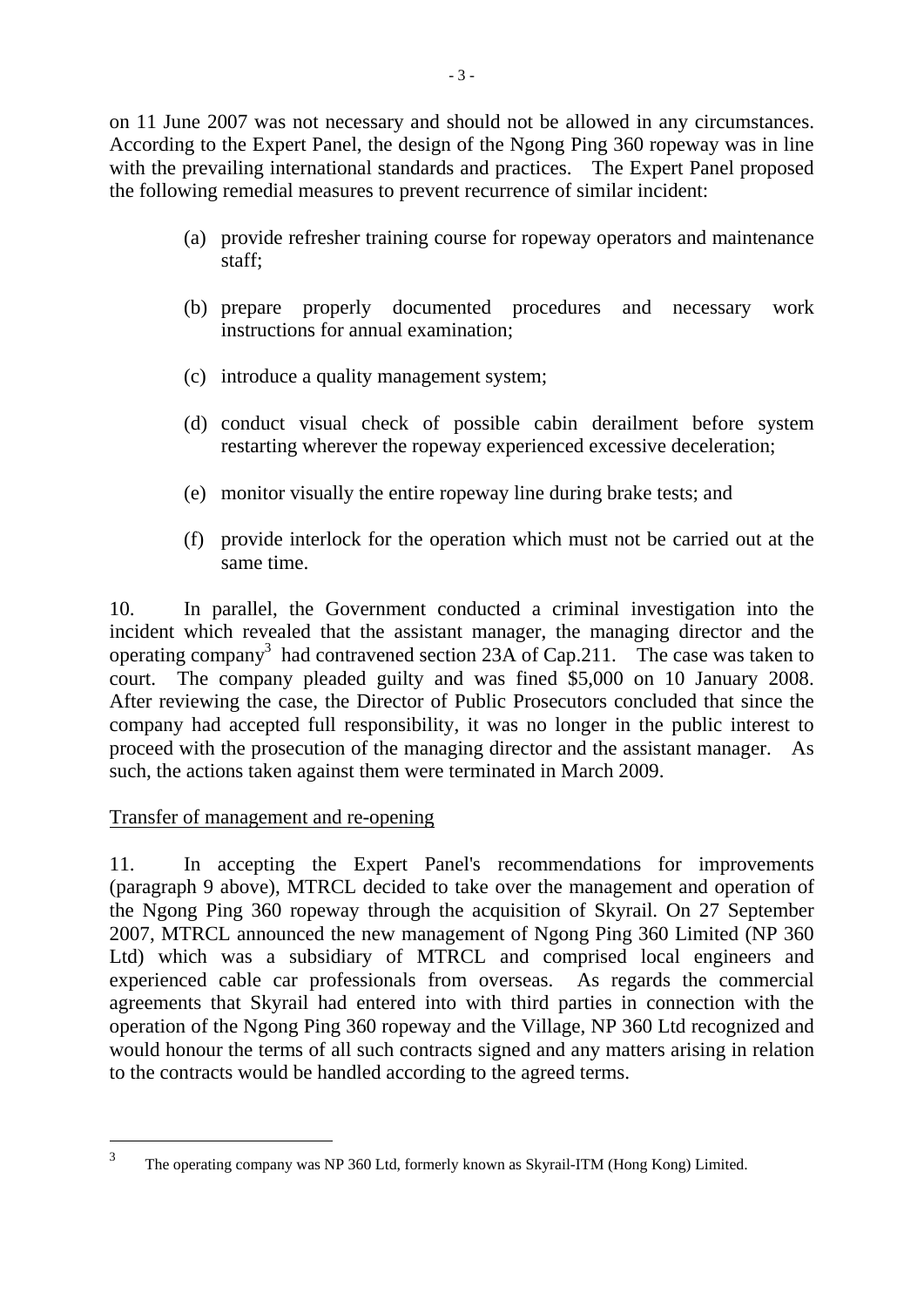12. The new management of NP 360 Ltd then identified and pressed ahead with the priority tasks for the re-opening of the Ngong Ping 360 ropeway. The ropeway eventually passed the assessment of EMSD and the closure order was lifted. A "VIP" ride on the ropeway was conducted on 22 December 2007 for members of the Panel on Economic Development<sup>4</sup> (the Panel), Government officials and other guests. The ropeway was officially re-opened on 31 December 2007.

## **Concerns raised by LegCo Members**

## Council meetings

13. At the Council meeting on 28 June 2006, Hon James TIEN asked an oral question about the operation of the Ngong Ping 360 ropeway under strong wind and contingency measures to deal with service suspension. According to the Administration's reply, there would be temporary suspensions of the ropeway in the circumstances of adverse weather conditions, including strong winds, i.e. wind speed of 90 kilometres per hour persistent wind and 135 kilometres per hour gust wind. Under Cap. 211, the operator had the power to suspend the operation of the cable car system having regard to a host of factors, including wind speed, safety and comfort of the passengers.

14. At the Council meeting on 11 July 2007, Hon Jeffrey LAM raised an oral question on the cabin crash incident. Members expressed grave concern about repeated suspension of the Ngong Ping 360 ropeway and considered the incident further revealed the poor performance of Skyrail in operating the ropeway service. There was strong call for the Administration to order MTRCL to terminate the service contract with Skyrail with a view to restoring public confidence on the ropeway.

15. Hon Jeffrey LAM raised a question at the Council meeting on 14 May 2008 on the operation of the Ngong Ping 360 ropeway. He expressed concern whether NP 360 Ltd had fully implemented the measures for improving the operational safety of the cable car system recommended by the Expert Panel in its report on the cabin dislodgement incident. According to the Administration, NP 360 Ltd had complied with all prerequisite before the cable car service was re-opened to the public in end 2007. EMSD would continue to closely monitor the operation of the cable car system and ensure that the company would continuously and effectively implement all improvement measures.

## Panel discussions

16. Following the service interruption incident during the trial run in June 2006 (paragraph 6 refers), the Panel discussed with the Administration, MTRCL and Skyrail improvement measures at the special meeting on 18 July 2006. Panel members urged

 $\overline{4}$ <sup>4</sup> The Panel on Economic Services was renamed as the Panel on Economic Development with effect from the 2007-2008 session.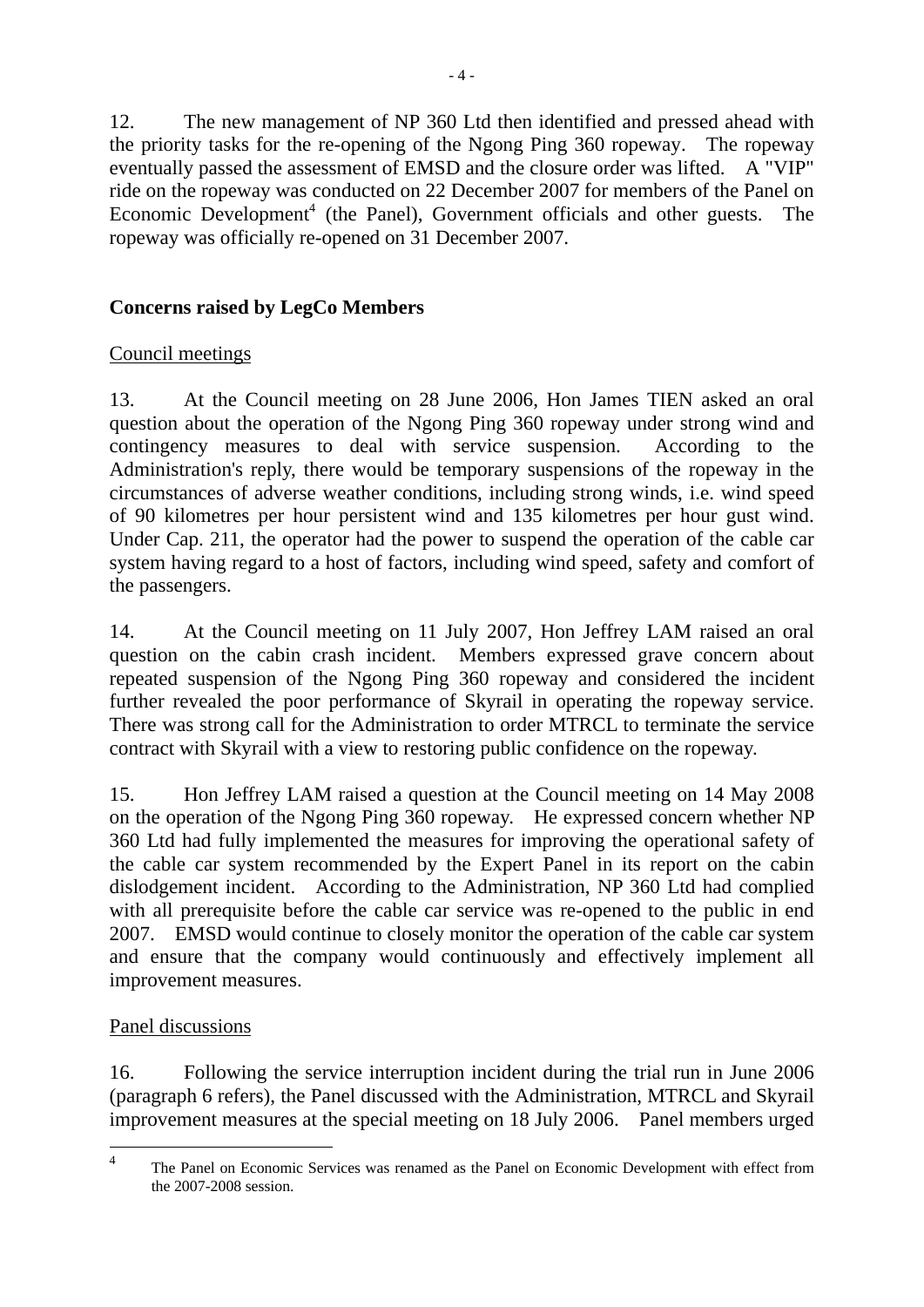Skyrail to strengthen contingency measures in the event of suspension of the ropeway, including crisis handling and crowd control procedures, communication with the operational staff at the terminals/angle stations, the passengers inside the cable cars as well as the media. They also called upon Skyrail to enhance the transport arrangements for visitors during the evacuation process and step up efforts in promoting the cable car service in order to restore the public confidence.

17. The cabin dislodgement incident in June 2007 (paragraph 8 refers) sparked off wide public concern over the safety of Nong Ping 360 ropeway. The Panel held a special meeting on 15 June 2007 with the Administration, MTRCL and Skyrail to follow up the matter. Acknowledging the top priority of ensuring the safety of the ropeway, Panel members supported the immediate suspension of cable car service until the cause of the incident was identified and remedial actions taken. They also welcomed the appointment of the Expert Panel to conduct a full investigation into the incident. Given the negative impact of the incident on Hong Kong's tourism, Panel members stressed the needs for the Administration to strengthen promotion on Hong Kong's multi-faceted appeal to tourists, to continue attracting visitors to the Village, as well as to help Village tenants.

18. The Panel received the report on the findings of the investigation into the incident at the meeting on 18 September 2007. Panel members in general welcomed MTRCL's decision to change the cable car management and hoped that the new management would deploy professional experts to run the ropeway. They also called upon the Administration to take note that overseas companies were unable to meet public expectations and manage public relation, while local company should have more understanding in local practices and customers' needs. Panel members urged the Administration and MTRCL to step up their effort in monitoring the cable car operation to ensure the safety of passengers. In response to members' call for helping Village tenants tide over the difficult period, MTRCL undertook to make its best effort to assist them.

19. The Administration briefed the Panel on the transfer of management and re-launching of the Ngong Ping 360 ropeway at the meeting on 26 November 2007. In response to members' concern on the transfer of management, MTRCL explained that the acquisition of Skyrail would allow MTRCL to change the management of the ropeway at the earliest time to facilitate early re-testing and re-opening of the cable car service. As the Expert Panel had pointed out that there was a lack of alertness of the previous management to issues relating to the daily operation of the ropeway, a Panel member expressed concern about the capability of the new management in responding to cable car incidents. MTRCL assured members that the new management, comprising local engineers who were well-versed with the management, operation and maintenance of rail operation, as well as the European cable car professionals with over 20 years' experience in ropeway services, would give prompt response to problems identified and take follow-up actions as appropriate. As regards re-opening of the Ngong Ping 360 ropeway, MTRCL undertook to implement promotional measures to attract visitors and boost their confidence on the cable car system. It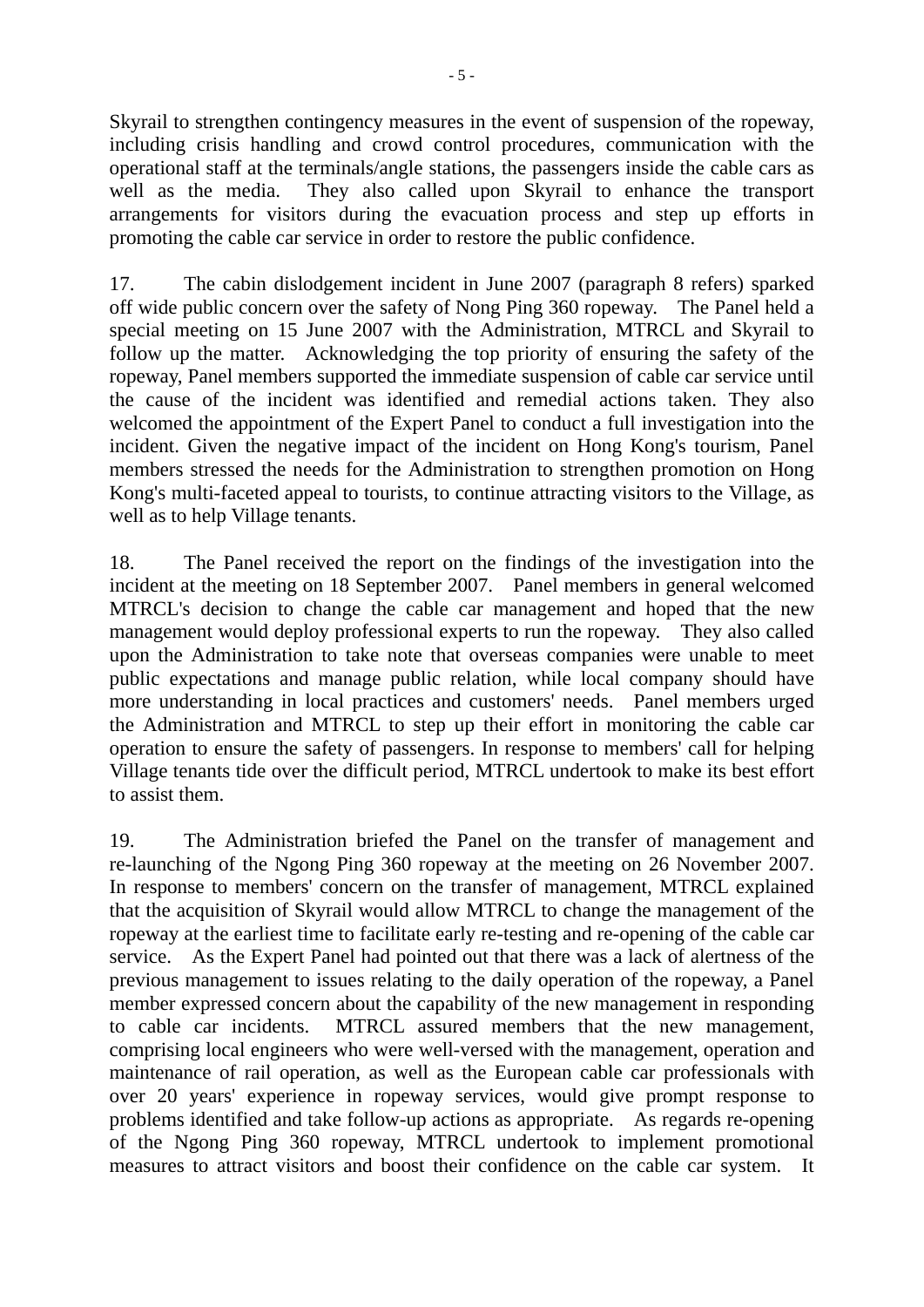would also conduct various drills to control crowds and handle different operational incidents upon re-opening.

### **Latest development**

20. During the rescue drill in the evening of 18 November 2009, a rescue carrier of the Ngong Ping 360 ropeway was damaged after colliding with the tower of the ropeway system. NP 360 Ltd informed EMSD of the incident on 20 November 2009, i.e. two days after the incident, instead of within 30 minutes of occurrence as stipulated in the Aerial Ropeways (Operation and Maintenance) Regulations (Cap. 211 sub. leg. A). In view of the NP 360 Ltd's failure to follow the established reporting mechanism, EMSD issued a warning letter to the company reiterating the need to comply with the established reporting mechanism, and requested MTRCL to strengthen the monitoring of NP 360 Ltd.

21. The Administration has been invited to brief the Panel on Economic Development on issues relating to the operation of the Ngong Ping 360 ropeway at the meeting on 22 February 2010.

### **References**

22. A list of the relevant papers is in the **Appendix**.

Council Business Division 1 Legislative Council Secretariat 12 February 2010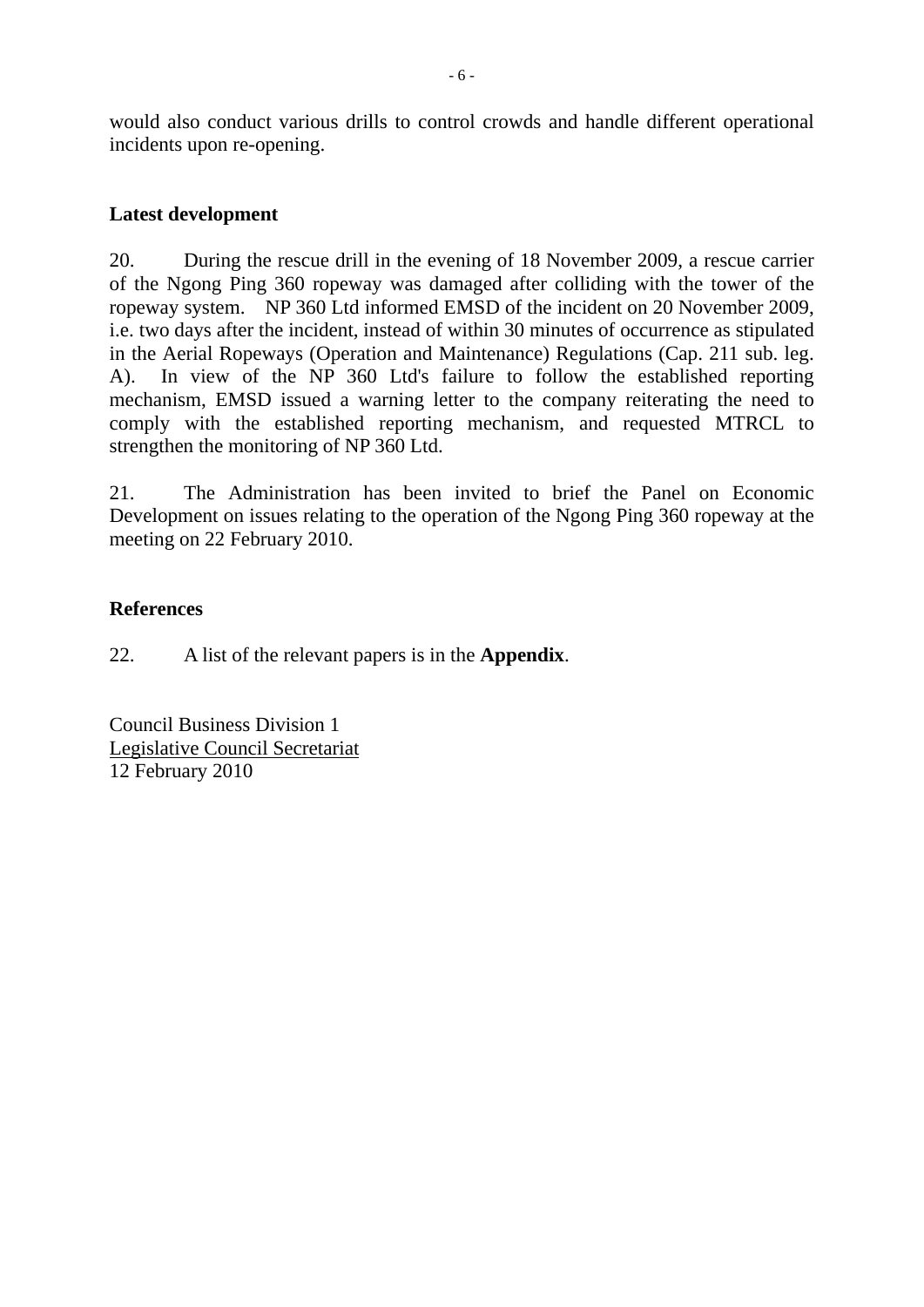# **Appendix**

# **Background brief on operation of Ngong Ping 360 ropeway**

# **List of relevant papers**

| <b>Panel/Committee</b>                | <b>Date</b>      | Paper                                                                                   |
|---------------------------------------|------------------|-----------------------------------------------------------------------------------------|
| Panel on Economic                     | 3 July 2002      | Legislative Council brief on Tung Chung Cable Car (File Ref.: ESB CR 6/2091/98 (02) Pt. |
| Services Panel (ES                    |                  | 24)                                                                                     |
| Panel)                                |                  | http://www.legco.gov.hk/yr01-02/english/panels/es/papers/esb_cr_6_2091_98_02_pt24.pdf   |
|                                       |                  | Minutes of the meeting (LC Paper No. CB(1)2428/01-02)                                   |
|                                       |                  | http://www.legco.gov.hk/yr01-02/english/panels/es/minutes/es020703.pdf                  |
| <b>ES</b> Panel                       | 25 November 2002 | Administration's information on the Tung Chung Cable Car Bill                           |
|                                       |                  | http://www.legco.gov.hk/yr02-03/english/panels/es/papers/es1125cb1-327-3e.pdf           |
|                                       |                  | Minutes of the meeting (LC Paper No. CB(1)658/02-03)                                    |
|                                       |                  | http://www.legco.gov.hk/yr02-03/english/panels/es/minutes/es021125.pdf                  |
|                                       |                  |                                                                                         |
| <b>Bills</b><br>Committee<br>$\alpha$ |                  | Legislative Council brief on the Tung Chung Cable Car Bill                              |
| Tung Chung Cable Car<br>Bill          |                  | http://www.legco.gov.hk/yr02-03/english/bills/brief/b29_brf.pdf                         |
|                                       |                  | Report of the Bills Committee to the House Committee (LC Paper No. CB(1)1681/02-03)     |
|                                       |                  | http://www.legco.gov.hk/yr02-03/english/hc/papers/hc0516cb1-1681.pdf                    |
| Subcommittee on                       |                  | Proposed resolution on the Tung Chung Cable Car Bylaw                                   |
| <b>Proposed Resolution</b>            |                  | http://www.legco.gov.hk/yr04-05/english/subleg/positive/sc10-04-e.pdf                   |
| under Section 22 of the               |                  | Report of the Subcommittee to the House Committee (LC Paper No. CB(1)32/05-06)          |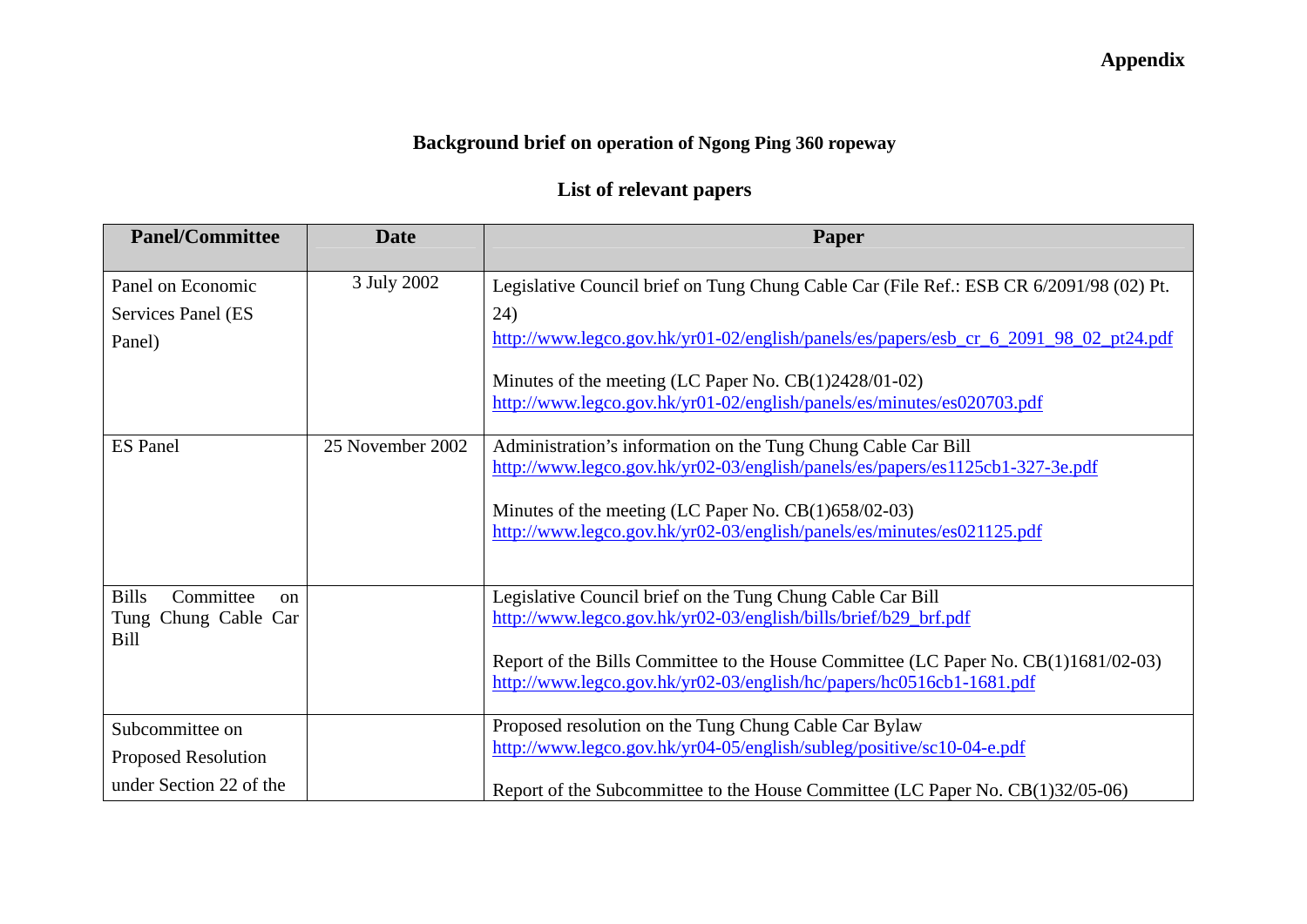| <b>Panel/Committee</b>                       | <b>Date</b>     | Paper                                                                                                                                                                                                                                                                                                                                                                                                                                                               |
|----------------------------------------------|-----------------|---------------------------------------------------------------------------------------------------------------------------------------------------------------------------------------------------------------------------------------------------------------------------------------------------------------------------------------------------------------------------------------------------------------------------------------------------------------------|
| Tung Chung Cable Car<br>Ordinance (Cap. 577) |                 | http://www.legco.gov.hk/yr05-06/english/hc/papers/hc1014cb1-32-e.pdf                                                                                                                                                                                                                                                                                                                                                                                                |
| <b>ES</b> Panel                              | 24 April 2006   | Administration's paper on the update on the Ngong Ping 360 Project (LC Paper No.<br>$CB(1)1303/05-06(05))$<br>http://www.legco.gov.hk/yr05-06/english/panels/es/papers/es0424cb1-1303-5e.pdf<br>Minutes of the meeting (LC Paper No. $CB(1)1496/05-06$ )<br>http://www.legco.gov.hk/yr05-06/english/panels/es/minutes/es060424.pdf                                                                                                                                  |
| Council meeting                              | 28 June 2006    | Hon James TIEN raised an oral question on the operation of Ngong Ping Skyrail<br>http://www.legco.gov.hk/yr05-06/chinese/counmtg/floor/cm0628ti-confirm-c.pdf                                                                                                                                                                                                                                                                                                       |
| <b>ES</b> Panel                              | 18 July 2006    | Administration's paper on the update on the Ngong Ping 360 Project (LC Paper No.<br>$CB(1)1972/05-06(01))$<br>http://www.legco.gov.hk/yr05-06/english/panels/es/papers/es0718cb1-1972-1e.pdf<br>Background brief (LC Paper No. CB(1)1973/05-06)<br>http://www.legco.gov.hk/yr05-06/english/panels/es/papers/es0718cb1-1973-e.pdf<br>Minutes of the meeting (LC Paper No. CB(1)2298/05-06)<br>http://www.legco.gov.hk/yr05-06/english/panels/es/minutes/es060718.pdf |
| <b>ES</b> Panel                              | 23 October 2006 | Administration's paper on update on Ngong Ping 360 (LC Paper No. CB(1)121//06-07(03))<br>http://www.legco.gov.hk/yr06-07/english/panels/es/papers/es1023cb1-121-3-e.pdf<br>Background brief (LC Paper No. CB(1) 121/06-07(04))<br>http://www.legco.gov.hk/yr06-07/english/panels/es/papers/es1023cb1-121-4-e.pdf                                                                                                                                                    |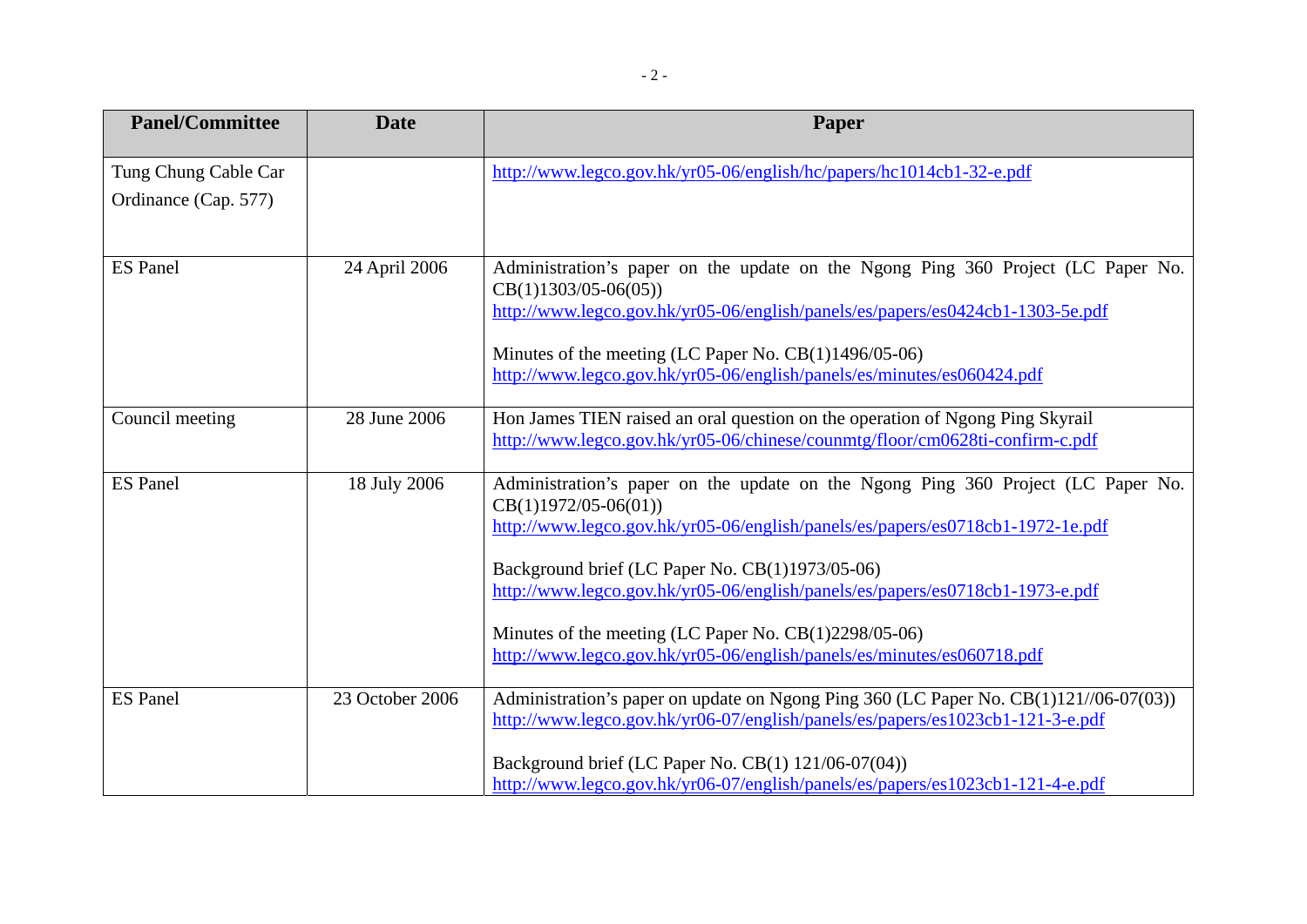| <b>Panel/Committee</b> | <b>Date</b>  | Paper                                                                                                                                                                                                                                                                                                                                                                                                                                                                                                                                                                                                                                                                                                                                                                                                  |
|------------------------|--------------|--------------------------------------------------------------------------------------------------------------------------------------------------------------------------------------------------------------------------------------------------------------------------------------------------------------------------------------------------------------------------------------------------------------------------------------------------------------------------------------------------------------------------------------------------------------------------------------------------------------------------------------------------------------------------------------------------------------------------------------------------------------------------------------------------------|
|                        |              | Minutes of the meeting (LC Paper No. CB(1)345/06-07)<br>http://www.legco.gov.hk/yr06-07/english/panels/es/minutes/es061023.pdf                                                                                                                                                                                                                                                                                                                                                                                                                                                                                                                                                                                                                                                                         |
| <b>ES</b> Panel        |              | Administration's information paper on update on Ngong Ping 360 (LC Paper No.<br>$CB(1)1496/06-07(01))$<br>http://www.legco.gov.hk/yr06-07/english/panels/es/papers/escb1-1496-1-e.pdf                                                                                                                                                                                                                                                                                                                                                                                                                                                                                                                                                                                                                  |
| Press release          |              | Press release on "EMSD investigates into the fall of cable car cabin"<br>http://www.info.gov.hk/gia/general/200706/11/P200706110288.htm                                                                                                                                                                                                                                                                                                                                                                                                                                                                                                                                                                                                                                                                |
| <b>ES</b> Panel        | 15 June 2007 | Administration's paper on the incident of the falling of a cabin of Ngong Ping Skyrail (LC<br>Paper No. CB(1)1906/06-07(01))<br>http://www.legco.gov.hk/yr06-07/english/panels/es/papers/es0615cb1-1906-1-e.pdf<br>Submission from Liberal Party regarding on agenda item "The incident of the falling of a<br>cabin of Ngong Ping $360$ " (Chinese version only) [CB(1)1923/06-07(01)] (15 June 2007)<br>http://www.legco.gov.hk/yr06-07/chinese/panels/es/papers/es0615cb1-1923-1-c.pdf<br>Powerpoint presentation material on "Background on the incident of 11 June 2007"<br>http://www.legco.gov.hk/yr06-07/english/panels/es/papers/es0615cb1-1923-2-e.pdf<br>Minutes of the meeting (LC Paper No. $CB(1)2342/06-07$ )<br>http://www.legco.gov.hk/yr06-07/english/panels/es/minutes/es070615.pdf |
| Council meeting        | 11 July 2007 | Hon Jeffrey LAM raised an oral question on the cabin crash incident of Ngong Ping Skyrail<br>(Hansard $p.79$ to 85)<br>http://www.legco.gov.hk/yr06-07/chinese/counmtg/floor/cm0711-confirm-ec.pdf                                                                                                                                                                                                                                                                                                                                                                                                                                                                                                                                                                                                     |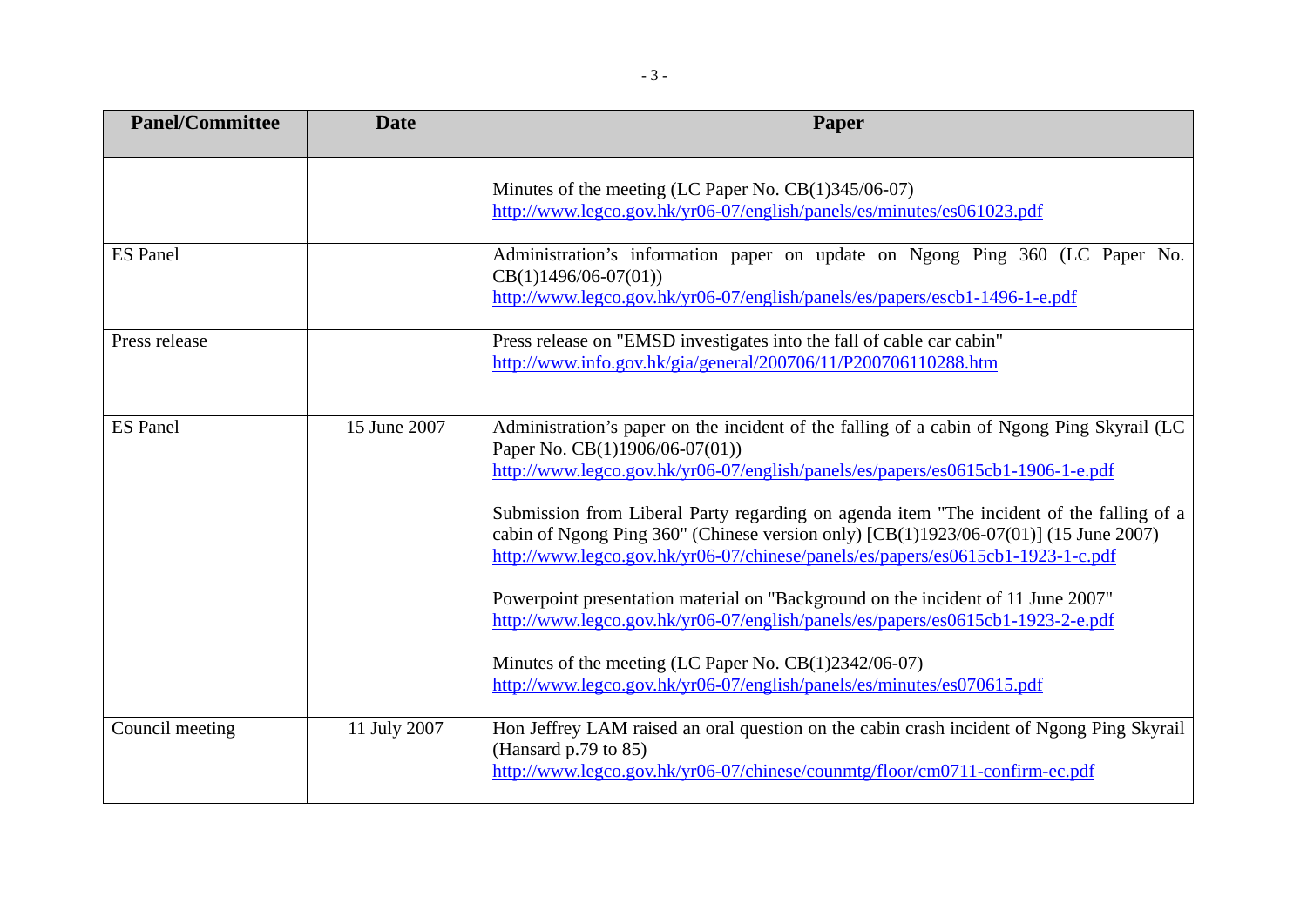| <b>Panel/Committee</b> | <b>Date</b>       | Paper                                                                                                                                                                            |
|------------------------|-------------------|----------------------------------------------------------------------------------------------------------------------------------------------------------------------------------|
| <b>ES</b> Panel        | 18 September 2007 | Background brief (LC Paper No. CB(1) 2366/06-07(01))                                                                                                                             |
|                        |                   | http://www.legco.gov.hk/yr06-07/english/panels/es/papers/es0918cb1-2366-1-e.pdf                                                                                                  |
|                        |                   | Information paper provided by the Administration on "Report on Ngong Ping Skyrail Cabin<br>Dislodgement Incident" (follow-up paper) [CB(1)2376/06-07(01)]                        |
|                        |                   | http://www.legco.gov.hk/yr06-07/english/panels/es/papers/es0918cb1-2376-1-e.pdf                                                                                                  |
|                        |                   | Administration's response to the letter dated 21 September 2007 from Hon Fred LI<br>Wah-ming (follow-up paper) [CB(1)2435/06-07(02)]                                             |
|                        |                   | http://www.legco.gov.hk/yr06-07/english/panels/es/papers/es0918cb1-2435-2-e.pdf                                                                                                  |
|                        |                   | Minutes of the meeting (LC Paper No. CB(1) 289/07-08)                                                                                                                            |
|                        |                   | http://www.legco.gov.hk/yr06-07/english/panels/es/minutes/es070918.pdf                                                                                                           |
| <b>ES</b> Panel        | 26 November 2007  | Information paper on re-launching Ngong Ping 360 provided by the Administration<br>$[CB(1)76/07-08(03)]$                                                                         |
|                        |                   | http://www.legco.gov.hk/yr07-08/english/panels/es/papers/edev1022cb1-76-3-e.pdf                                                                                                  |
|                        |                   | Information paper on MTR Corporation's arrangement with Skyrail provided by the MTR<br>Corporation $[CB(1)76/07-08(04)]$                                                         |
|                        |                   | http://www.legco.gov.hk/yr07-08/english/panels/es/papers/edev1022cb1-76-4-e.pdf                                                                                                  |
|                        |                   | Administration's paper on the liability of parties for possible claims arising from the transfer                                                                                 |
|                        |                   | of management of Ngong Ping 360 (follow-up paper) $[CB(1)737/07-08(01)]$<br>http://www.legco.gov.hk/yr07-08/english/panels/es/papers/edev1126cb1-737-1-e.pdf                     |
|                        |                   |                                                                                                                                                                                  |
|                        |                   | Supplementary information on the liability of parties for possible claims arising from the<br>transfer of management of Ngong Ping 360 provided by the Administration (follow-up |
|                        |                   | paper) [CB(1)1172/08-09(01)]                                                                                                                                                     |